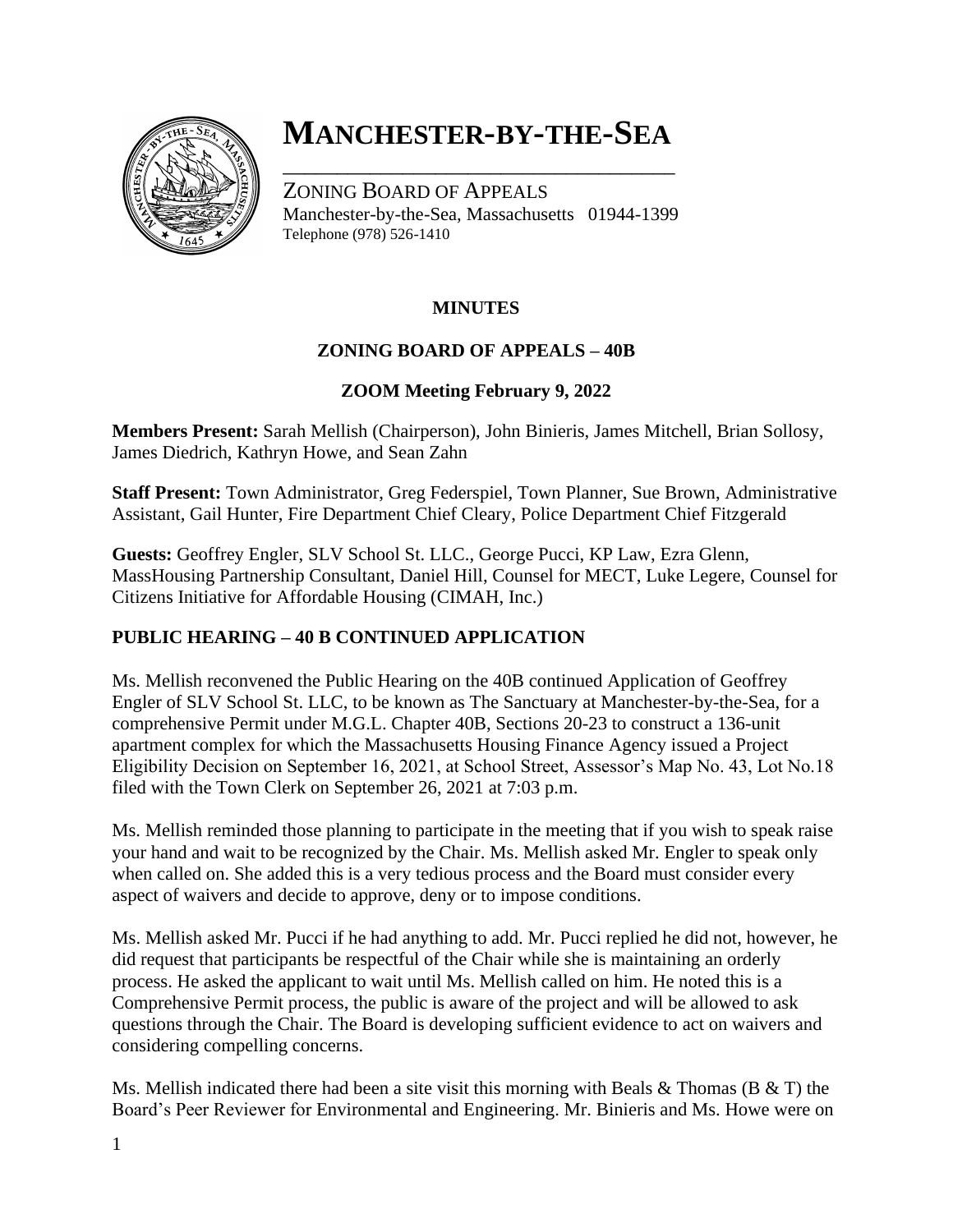site for the initial review, however, did not remain for the several hours  $B \& T$  planned to spend at the site.

## • **Overview of Environmental Partners Peer Review Memorandum dated 2.3.2022**

Environmental Partners (EP) received and responded to comments from Vanasse Associates the applicants reviewer. Mr. Lucas stated he would provide a brief overview:

- o Site Driveway far longer
- o Fire Chief's opinion on emergency access. Ms. Lucas stated the Fire Chief has authority and jurisdiction with the driveway noting the driveway is not in compliance with the By-Law
- $\circ$  Parking Space size while not in compliance with the By-Law it is within common size (9' x 18') for other residential developments in the region
- o Number of spaces are not in compliance with the By-Law; however, it is unknown if the number is comparable to sites with no public transit. This need to be confirmed.
- o Massachusetts Access Board advisory opinion provided an opinion that per State Law the site would require a sidewalk from the building to the road. The peer reviewer does not take exception to this opinion.

Ms. Mellish asked if Mr. Black who provided a review for MECT would like to add to EP review. Mr. Black stated overall he agreed with Mr. Lucas's comments. Noting the on-site absence of a sidewalk was significant indicating it was long walk from the building to the single access point. He added the accessibility issue was addressed noting there is a need for a Transportation Management Plan addressing different modes of transportation, mentioning bike racks and free MBTA passes. He added the traffic studies addressed weekday traffic suggesting consideration be given to weekend traffic especially in the summer. His final point was around parking spaces indicating the proposed number of spaces exceeded the standards for Institute Transportation Engineers (ITE) which is based on the number of units and bedrooms.

### • **Review each comment with input from public, Police Chief, Fire Chief and DPW, Director and determine desired action.**

Ms. Mellish stated the Board would go through the sections highlighted and ask questions.

Existing Traffic Data: Mr. Mitchell asked about information around existing traffic data and the need for some intersections specifically on and off of Route 128 to be improved. His question is how the applicant would provide for the improvements. Mr. Pucci replied through a Fair Share Contribution from the Developer.

Mr. Sollosy agreed with Mr. Black that summer and weekend traffic needed to be accounted for. Additionally, consideration around parking at the Commuter Rail needs to be considered given parking was already maximized pre-Covid. Ms. Mellish noted Vanasse did not include parking at the Commuter Rail as part of their review and that review will be requested.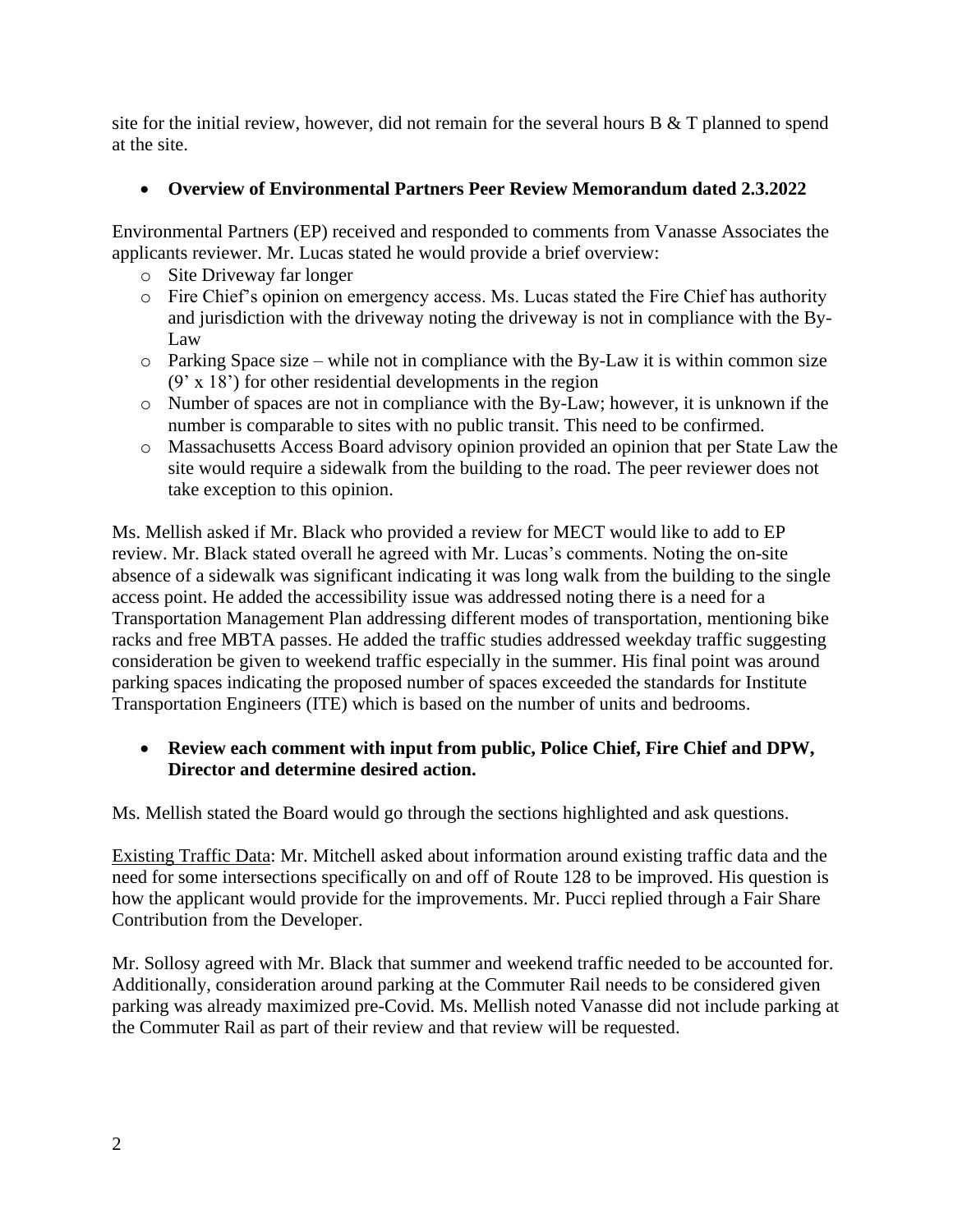Mr. Binieris and Mr. Zahn did not have any additional questions at this time. Mr. Pucci suggested the Board keep a list of action items for the end of the meeting. Ms. Howe stated she is keeping that list.

Ms. Mellish asked Mr. Lucas about the possibility of gathering summer and weekend data. Mr. Lucas stated the data would likely not show depth of delays and operational concerns indicating data is based on a typical month not analyzing summer. Mr. Lucas added information around the Commuter Rail and Covid is the great unknown and difficult to provide meaningful analysis. He stated there maybe data from MBTA, and his expectation is the Applicant would review the data.

Mr. Diedrich asked about the impact of traffic relative to Singing Beach and the increase in the number of residents from 136 apartments. He stated it was difficult to get to the Beach now and asked how the Town would deal with the issue. Ms. Lucas stated it is within the Board's purview to ask the applicant to look at the issue and in the absence of a qualitative assessment what will be the impact on the Town.

Ms. Howe asked about crash data indicating she had not seen anything related to pedestrians and bicycles in the data. Mr. Lucas stated the data included all types of crashes.

Traffic Operations: Ms. Mellish asked if there were any questions around traffic operations given intersections are at or near capacity. Mr. Diedrich stated he believes the Board needs further confirmation around mitigation. Mr. Lucas stated to confirm mitigation additional studies would determine recommended improvements and what measures should be taken. Mr. Sollosy asked if the State was responsible for the ramps off Route 128. Mr. Lucas replied that is the jurisdiction of the State but not always with State funding. Mr. Glenn noted this is a common situation with a project and the community works with the Developer to come to a reasonable agreement.

Ms. Howe stated it would be good if the applicant offered to study and design a plan with a commitment to fund improvements. Mr. Pucci stated funding might be a condition and at a proportionate share which can also be imposed as a condition. Mr. Binieris stated at a minimum additional information is needed. Mr. Zahn stated he uses the intersection every day and with no mitigation traffic is backed up on the highway.

Site Access: Ms. Mellish stated she heard Mr. Lucas indicate the length of the road is greater than allowed under the By-Law and asked why it needed to be that long. Mr. Lucas replied for suitability of emergency access, due to characteristics of the site the Board may ask for justification why. There are wetlands at Atwater limiting the driveway location at northern edge of site. The Fire Chief requested an improved Property Maintenance Plan for snow removal.

The Board requested the Fire Chief speak to his decision. Mr. Diedrich indicated he had read the Chief's letter but was not satisfied with single access to 136 homes at the top of a hill with a 1/3 mile driveway. He believes we are putting lives in jeopardy. Ms. Howe concurred with Mr. Diedrich. Mr. Binieris stated when there are 136 units in one building everyone is impacted when there is a fire. Ms. Mellish stated she is concerned beyond fire to medical emergencies like a heart attack when there is limited time to respond. Mr. Mitchell stated the proposed building is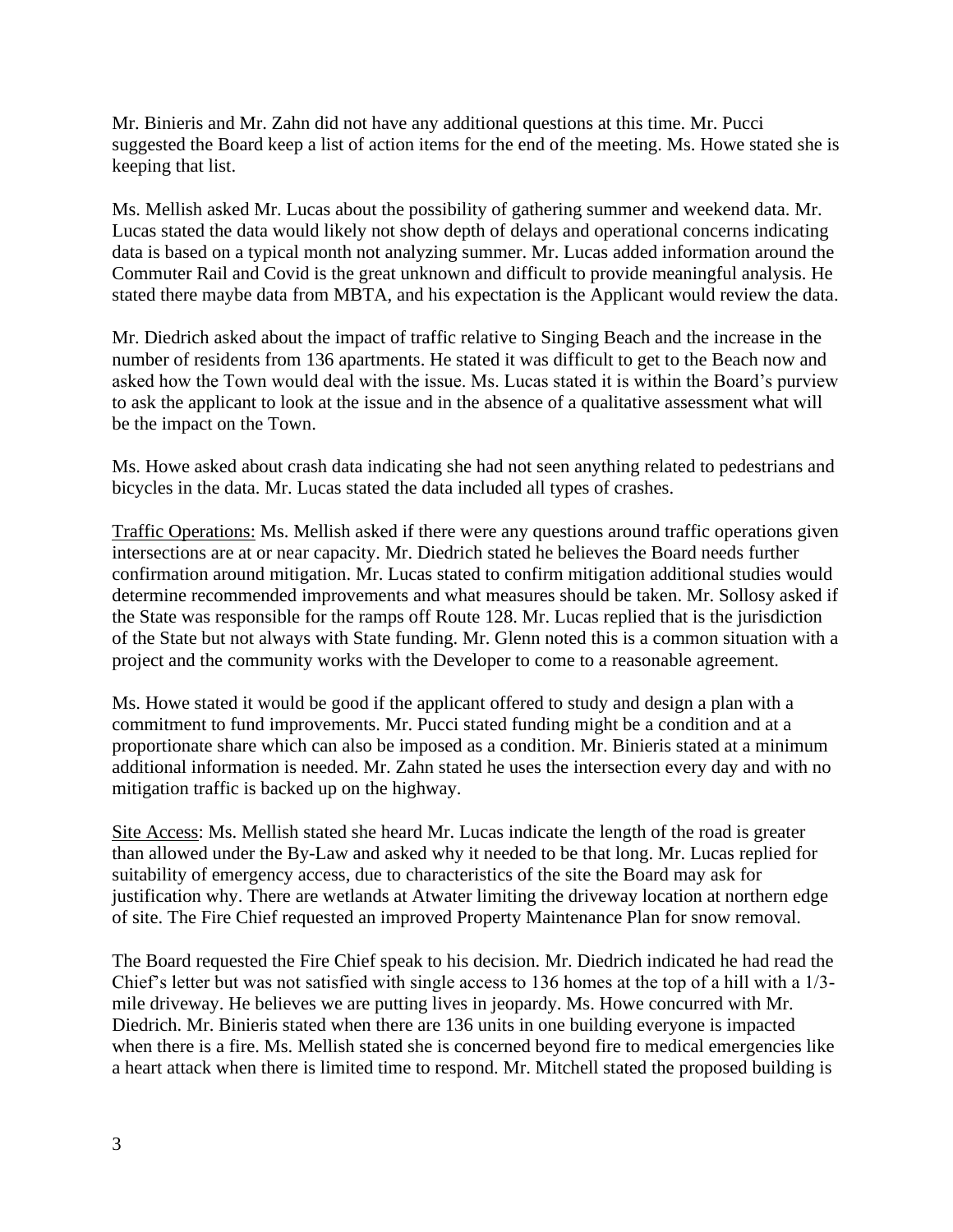not comparable to a wood frame residential home. He noted the roadway poses some problems specifically citing water pressure.

Mr. Engler indicated he cannot fit a second road egress stating the proposed building would be the safest building in Town. He has provided full Operations and Maintenance Plans. He knows there is an opposition group. He worked with the Fire Department to make sure the Board would be satisfied.

Mr. Sollosy echoed concerns with single access stated by other Board members. Mr. Zahn stated the road exceeds Zoning By-Laws with no justification or alternative design. Mr. Binieris expressed concern around a panic situation for multiple people leaving the site and blocked by fire apparatus.

Ms. Mellish asked Chief Cleary to reply. The Chief corrected a few misconceptions around the fires at Old Essex Road and University Lane speaking to the inadequacy of water pressure and scale, weather and staffing related issues. He clarified that the length of the road under consideration is not covered by the Fire Code. Indicating the grade, width and fire lane turning radius at the front of the building are covered by the Fire Code. All other issues regarding the building sprinkler system, smoke, and carbon monoxide alarms, building materials, standpipes, and water access on every floor of the building were addressed. He added sprinklers and alarms proposed for the building work automatically.

Ms. Mellish asked about ALS covered services. The Chief replied response times can depend on the amount of staffing in the Department. He concluded he does not believe the Board can require another road based on what he has seen.

Mr. Sollosy asked about turning radius for mutual aid departments and was that enough to meet mutual aid equipment. Chief Cleary does not know of a larger ladder truck than the Department has in mutual aid Departments.

Public Comment on Site Access: Mr. Hill, attorney for MECT, noted the issues were being raised by the Board not the opposition to the project. He cited the Waltham, MA project that was denied and upheld by Housing Appeals Court with similar facts. This project has an 1,800-foot driveway that winds up a hill with steep grades on both sides any obstruction in the road makes it impossible for responders to reach the top of the hill.

Mr. Legere, attorney for CIMAH, stated the Board has hit on a legitimate issue that will impact the health and safety of residents.

Mr. Talerman, Lawyer for SLV agreed with Mr. Hill and added the Fire Chief has spoken artfully. He noted another case in Sunderland, MA more applicable to the SLV project where the application was approved.

Gina Beinecke, 3 Masconomo – Ms. Beinecke replied to Mr. Engler's statement that he simply cannot fit a second egress. As a small-town Manchester residents are relying on the Board to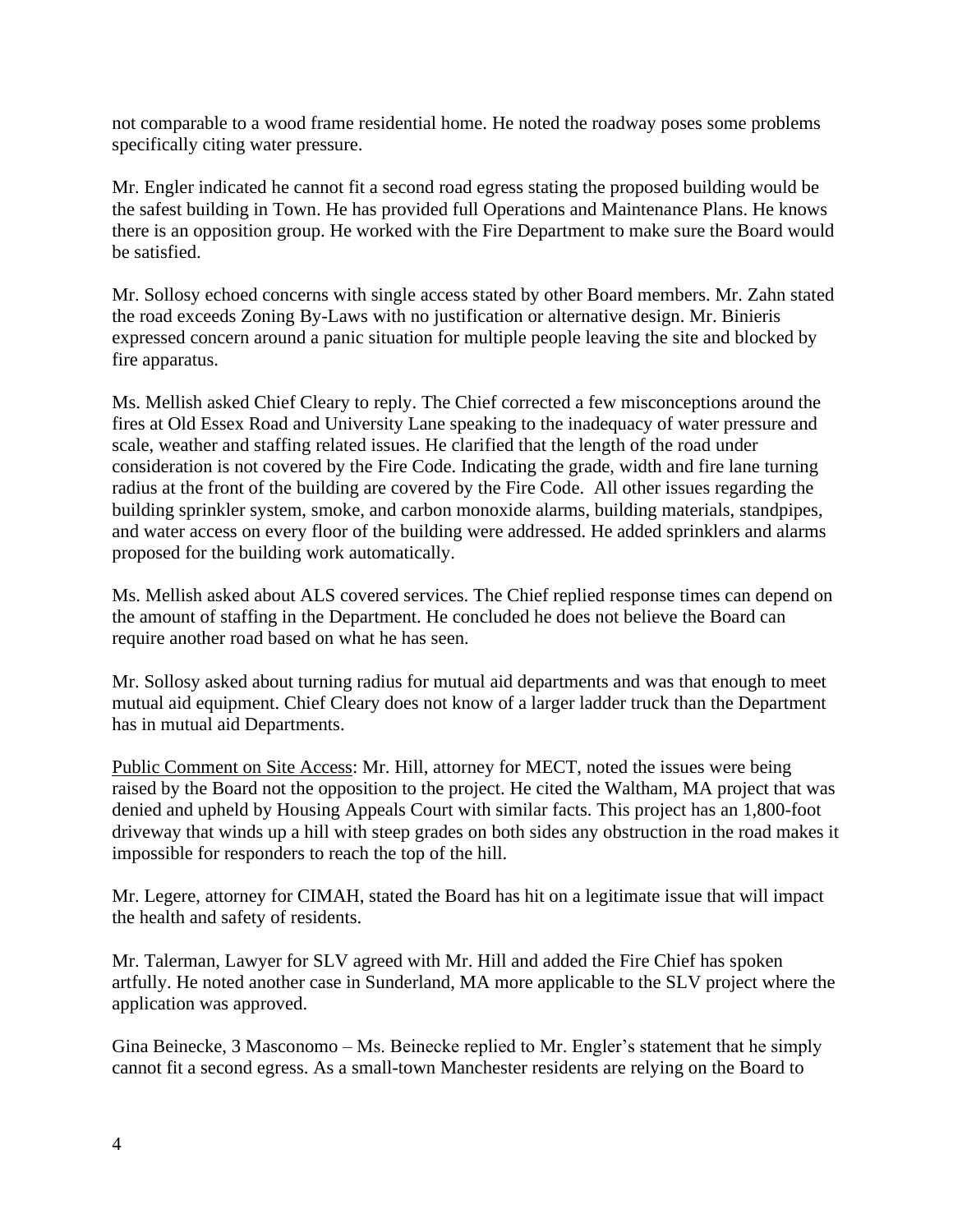represent us and between traffic off Route 128 and a development shoehorned onto a hill side, the Town needs representation.

Sarah Pierce, 9 Friend St. – Ms. Pierce stated the traffic issues are out of scale with the Town and believes the Town should be working incrementally on Affordable Housing. Ms. Pierce pointed out; Mr. Talerman had previously worked against a 40B project on Summer St.

Mr. Diedrich asked the Chief what the worst-case scenario at this site would be. The Chief replied all prevention measures will be in place including Knox Box and BDA radio connections inside the building. (Knox Boxes contains access keys and BDA radios are used inside large structures to assure communications among responders.) The Chief stated the Department deals with emergency situations as they develop. Ms. Mellish stated the Board will likely not resolve the access issue this evening and moved the discussion to Parking.

Parking Section: Ms. Mellish asked if the number of spaces and the number of guest spaces (16 for guests, deliveries, and house cleaning) were sufficient. Mr. Binieris stated with friends visiting and going to the Beach not having adequate spaces appears challenging. Mr. Zahn asked about the number of spaces for the location and questioned if the location would not require additional spaces.

Mr. Sollosy asked Police Chief Fitzgerald if parking along the roadway would fall under the Town's jurisdiction. Chief Fitzgerald stated his understanding was the Town would have no parking jurisdiction with the exception of handicap parking. Mr. Sollosy stated with overflow parking for guests and tenants and nothing the Town could do he was concerned about parking and access. Mr. Mitchell asked for clarity around the number of guest spaces. Ms. Mellish agreed the number of guest spaces appears light.

Mr. Diedrich asked how ITE developed specifications for parking, stating he does not understand how the determinations are made and if access to public transportation is reasonable. Mr. Lucas stated based on published data for comparable residential sites parking is figured on bedrooms and units and the generally accepted estimate is 1.78 parking spaces per unit. He suggested the Board ask for comparable sites and how close the sites are to transit. The Board concluded it would require additional information.

Ms. Howe expressed concern around sidewalks and ADA compliance for sidewalks. Her focus is on school age children walking and biking to school and the adequacy of lighting. She would like to have the opinion under MA regulations from the Police Chief around the full issue of compliance for sidewalks to and from the proposed development. Mr. Sollosy asked if there were any waivers to State or Federal Laws. Mr. Pucci replied this issue has come up and the Board must comply with all State and Federal regulations when issuing a permit.

Mr. Engler asked to speak to the sidewalk issue stating he will need to confer with his team. He added the State was not provided with all the information when they ruled on the need for sidewalks into the development. Mr. Engler stated there are no sidewalks on School Street. Mr. Engler requested 30 days to speak with his technical team and to respond to the request and provide a plan for sidewalks. Ms. Mellish asked about the other information requested. Mr. Dirk,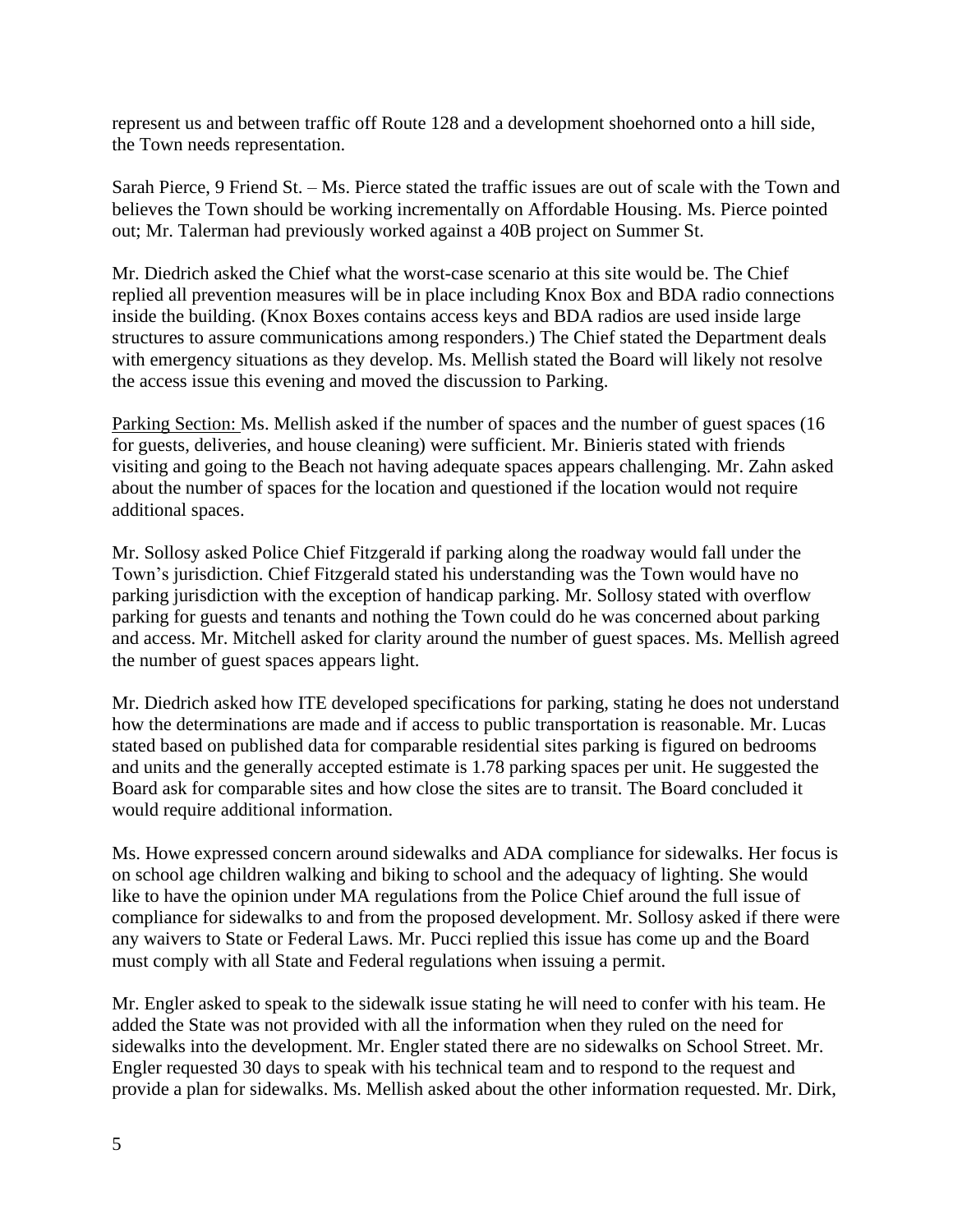Managing Partner of Vanasse & Associates stated his firm will strive to answer all questions raised this evening and confirm the recommendations are sound. He does not believe the requests are unreasonable.

Ms. Mellish summarized the lists of requests from the Board discussed in the meeting.

- o ADA Compliant Sidewalk Design Mr. Engler agreed to provide by March 9, 2022
- o Driveway Length Explanation of need for an 1,800-foot-long driveway with no emergency egress, curvature to the road, including alternative designs considered
- o Driveway Maintenance & Operation Plan, Including Snow Removal Plan
- o Total Parking Spaces For each property in the list of comparable properties with respect to total spaces, provide number of bedrooms, proximity to transportation and other services, such as grocery stores and restaurants
- o Guest Parking Explain adequacy of 16 guest spaces, overflow plan and evacuation plan for all vehicles on the property
- o Traffic Improvements Design and Cost Route 128 ramps, other congested intersections, motion activated pedestrian lights on School St. at development and Route 128 ramps on east side of School St., streetlights, and potential mitigation plan
- o Summer Traffic Analysis impact of the project on traffic heading to the beach through downtown MBTS and beach parking
- o MBTA Parking Analysis impact of the project on parking available at the MBTS commuter rail station

## • **Review waiver requests with public input and determine desired action**

Mr. Engler asked for a written request, stating responses to the requests will be imbedded in the list. He noted that information for weekend and summer trips are all anecdotal and outside normal traffic studies, but he will see what can be done. He added the parking ratio of 1.8 is high. He also noted that parking on the driveway will be clearly marked no parking and a tow zone clearly defined. Mr. Engler will provide a narrative on how and why the length of the driveway was established. He also stated there is no waiver request because the driveway is not part of a subdivision it is a private driveway.

Mr. Engler continued Beals & Thomas is evaluating the wetlands waivers and some waivers may not be necessary and waivers submitted for the record have not been provided a full rational in anticipation of the need for the waiver to be deemed unnecessary.

Around proposing a to do list of potential mitigation with preliminary cost. Mr. Engler proposes working with Vanasse, EP and Mr. Black to define a Fair Share Contribution. The timeline for that will likely be two weeks and shared with peer reviewer. Ms. Mellish expressed concern about the sidewalk request taking 30 days to develop a plan and the impact that might have on the Environmental Engineering Review. Mr. Engler stated that is not a big undertaking the building footprint and road are not moving.

Ms. Mellish asked Mr. Pucci if this was a reasonable time to request an extension. The Board is just getting into substantive discussions and Environmental & Engineering and Architectural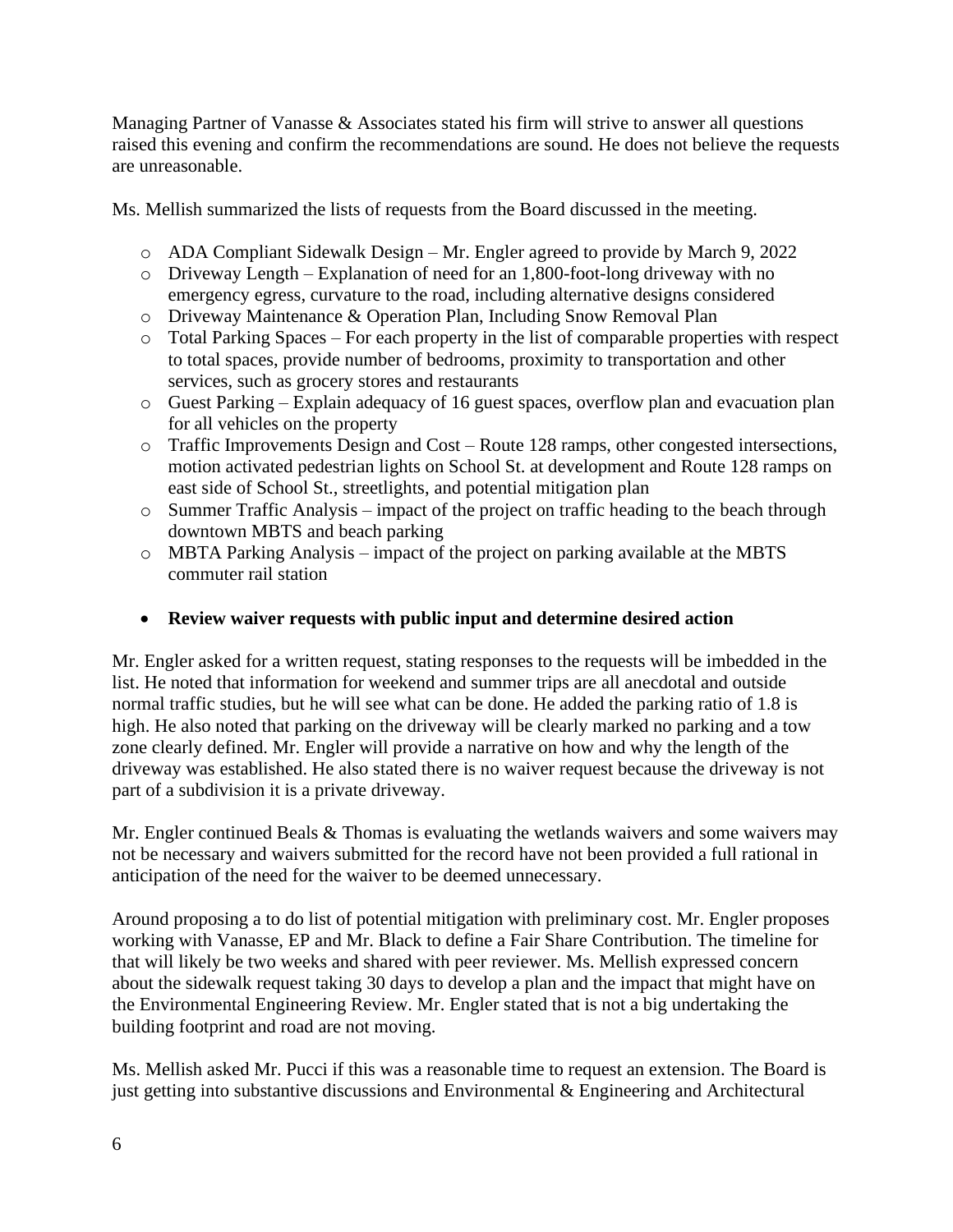Review will likely spill over and a 90-day extension would provide a date certain. Ms. Mellish further stated thinking of the timeline she does not believe the Board can reasonably complete discussions while in a Public Hearing. Mr. Engler understands the request but with three months remaining he is not ready to consider an extension, although he frequently does grant extensions.

Ms. Howe indicated the ADA compliant sidewalk is essential and the Board will follow the letter received from the State as it applies to the sidewalk. That will certainly be a condition of any Permit granted.

Ms. Mellish followed up on requests for information not yet received by the Board.

- 1. Test pit poring logs referenced in the Geo Technical Report dated 7/29/2020 appendix 1 Mr. Engler stated the test pits were informal and not typical. However, recognizing that more test pits have been requested of the area of interest and will be completed next week. Mr. Engler stated he is not withholding test pit logs it was many months ago.
- 2. Ms. Mellish stated the Board had received the Certification Mr. Engler provided to MassHousing, however the Board had requested a Certification specific to the project in Manchester. Mr. Engler stated that Mr. Pucci had spoken to Mr. Costa, and he will follow up on that request.
- 3. Ms. Mellish also noted the Board had requested confirmation that the Property lines did not change nor did the survey change. Mr. Engler suggested asking the Planning Board to provide that information.

Ms. Howe stated she heard Mr. Engler state his willingness to provide copies of the original informal data logs. Mr. Engler stated he would speak to his team.

## • **Discuss and Select Architectural Peer Reviewer**

Mr. Binieris stated he would recommend the Board select Davis Square for the Architectural Peer Review indicating they had a strong professional presence in the area and were more experienced. Ms. Howe concurred with Mr. Binieris. Mr. Mitchell stated he reviewed both proposals and was swayed by the graphic presentation of Tobias, adding that many residents have expressed concern around the size and style. Mr. Mitchell believes both proposals were equal in overall capabilities.

Mr. Zahn indicated he was inexperienced but was leaning to Tobias. Mr. Diedrich is willing to support Mr. Binieris and happy to go with his recommendation. Mr. Sollosy was also leaning toward Davis and believed they would be better able to answer questions raised by the community and suggested they add a massing component to their report.

Ms. Mellish concluded it appears Davis Square will be accepted as the Architectural Reviewer.

*Ms. Howe moved to approve Davis Square with the inclusion of a Massing Study and Diagrams as the Board's Architectural Peer Reviewer and a request from Mr. Engler to submit \$11K for support of the review, Mr. Sollosy seconded the motion. The motion passed unanimously by roll call vote.*